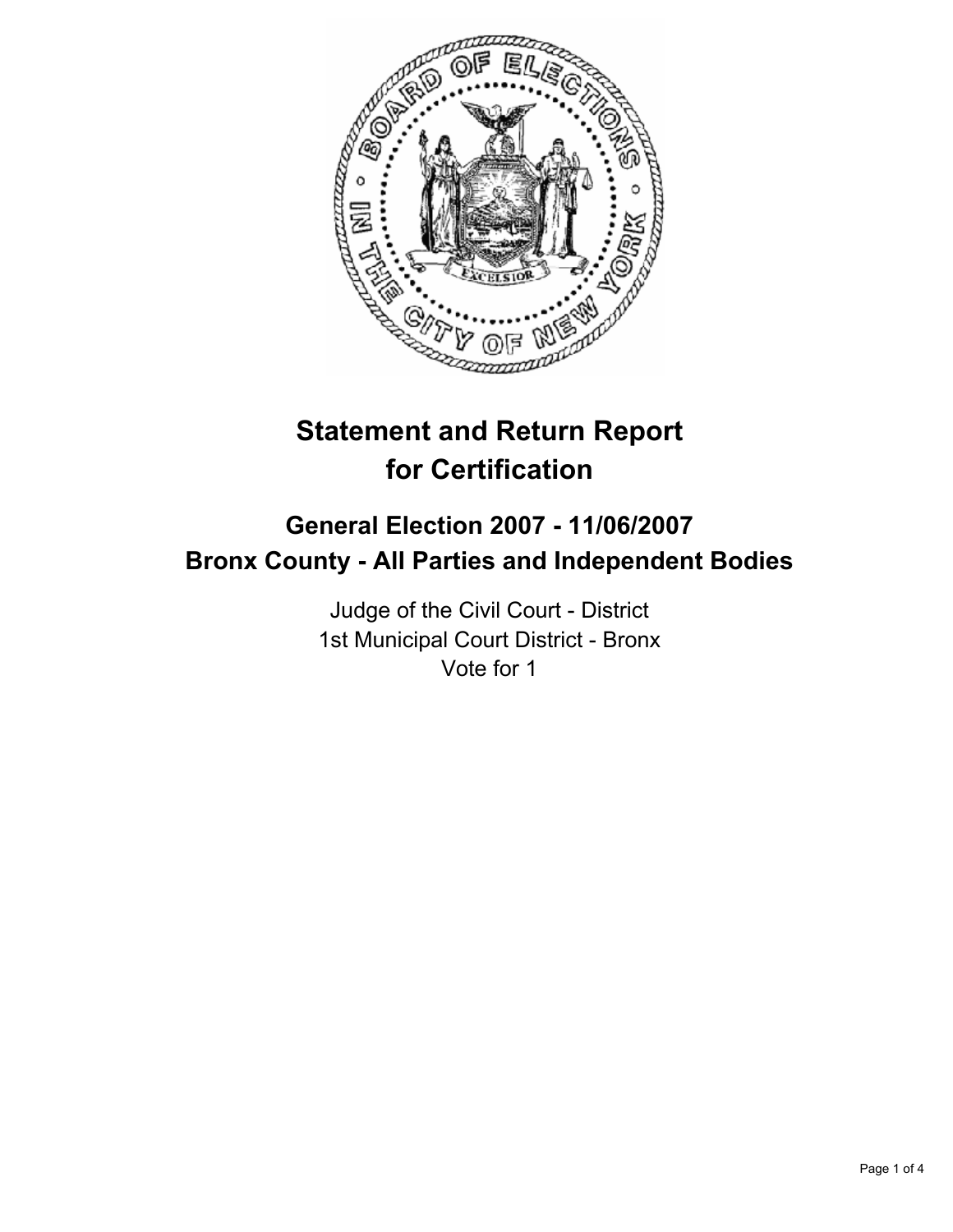

# **Assembly District 76**

| PUBLIC COUNTER              | 3,791 |
|-----------------------------|-------|
| <b>EMERGENCY</b>            | 0     |
| ABSENTEE/MILITARY           | 122   |
| AFFIDAVIT                   | 66    |
| <b>Total Ballots</b>        | 3,979 |
| DONALD A MILES (DEMOCRATIC) | 2,500 |
| PAUL INDIG (REPUBLICAN)     | 193   |
| PAUL INDIG (CONSERVATIVE)   | 132   |
| <b>Total Votes</b>          | 2,825 |
| Unrecorded                  | 1.154 |

# **Assembly District 79**

| <b>PUBLIC COUNTER</b>       | 888 |
|-----------------------------|-----|
| <b>EMERGENCY</b>            | 0   |
| ABSENTEE/MILITARY           | 25  |
| AFFIDAVIT                   | 16  |
| <b>Total Ballots</b>        | 929 |
| DONALD A MILES (DEMOCRATIC) | 599 |
| PAUL INDIG (REPUBLICAN)     | 33  |
| PAUL INDIG (CONSERVATIVE)   | 22  |
| <b>Total Votes</b>          | 654 |
| Unrecorded                  | 275 |

#### **Assembly District 80**

| PUBLIC COUNTER              | 2,634 |  |
|-----------------------------|-------|--|
| <b>EMERGENCY</b>            | 15    |  |
| ABSENTEE/MILITARY           | 234   |  |
| <b>AFFIDAVIT</b>            | 37    |  |
| <b>Total Ballots</b>        | 2,920 |  |
| DONALD A MILES (DEMOCRATIC) | 1,726 |  |
| PAUL INDIG (REPUBLICAN)     | 403   |  |
| PAUL INDIG (CONSERVATIVE)   | 172   |  |
| <b>Total Votes</b>          | 2,301 |  |
| Unrecorded                  | 619   |  |

#### **Assembly District 81**

| PUBLIC COUNTER              | 309 |
|-----------------------------|-----|
| <b>EMERGENCY</b>            |     |
| ABSENTEE/MILITARY           | 24  |
| <b>AFFIDAVIT</b>            | 9   |
| <b>Total Ballots</b>        | 342 |
| DONALD A MILES (DEMOCRATIC) | 235 |
| PAUL INDIG (REPUBLICAN)     | 25  |
| PAUL INDIG (CONSERVATIVE)   | 6   |
| <b>Total Votes</b>          | 266 |
| Unrecorded                  | 76  |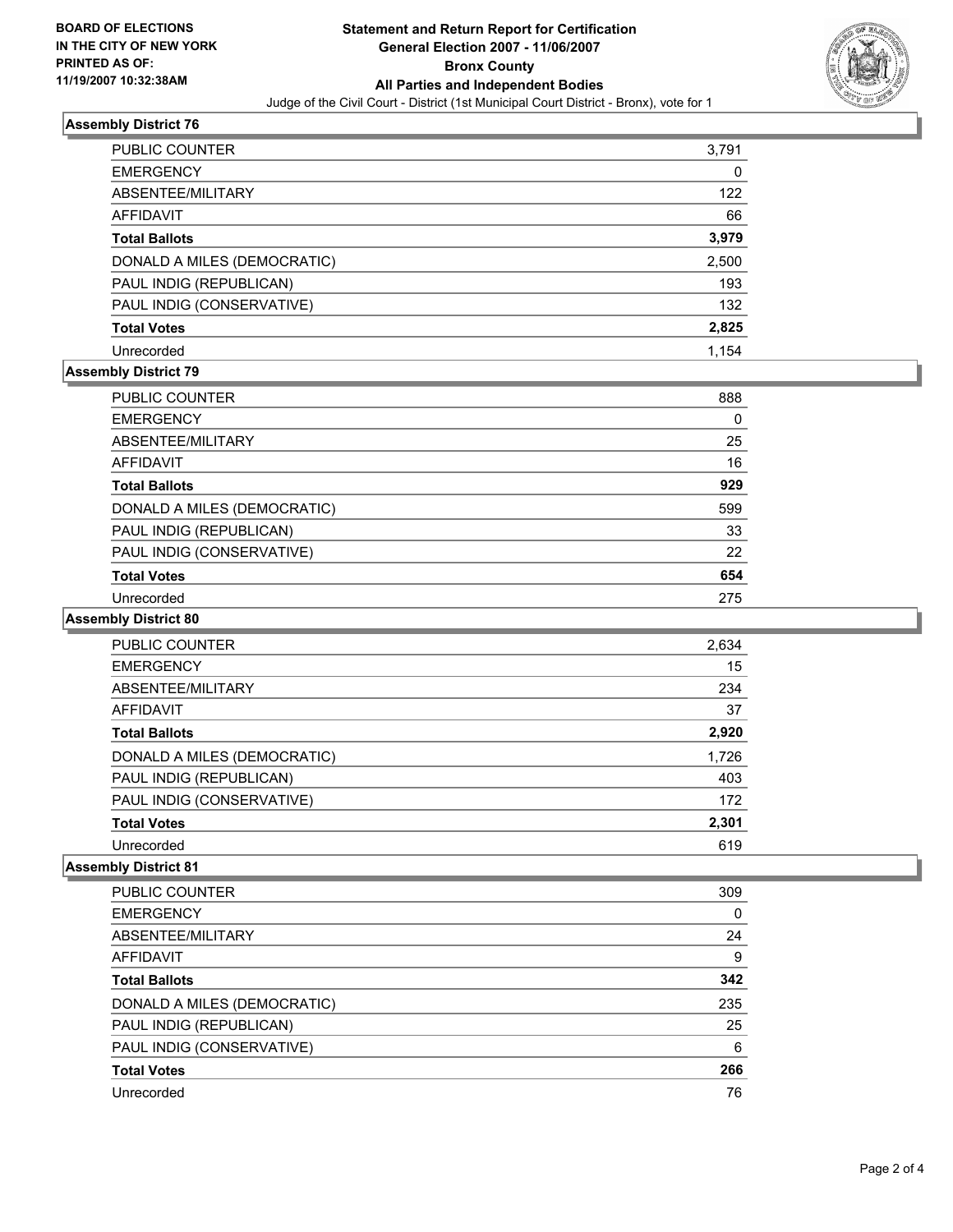

# **Assembly District 82**

| PUBLIC COUNTER              | 4,735 |  |
|-----------------------------|-------|--|
| <b>EMERGENCY</b>            |       |  |
| ABSENTEE/MILITARY           | 503   |  |
| <b>AFFIDAVIT</b>            | 31    |  |
| <b>Total Ballots</b>        | 5,276 |  |
| DONALD A MILES (DEMOCRATIC) | 3,039 |  |
| PAUL INDIG (REPUBLICAN)     | 607   |  |
| PAUL INDIG (CONSERVATIVE)   | 308   |  |
| FRANK R. WALLACE (WRITE-IN) |       |  |
| <b>Total Votes</b>          | 3,955 |  |
| Unrecorded                  | 1.321 |  |

# **Assembly District 83**

| PUBLIC COUNTER              | 3,675 |
|-----------------------------|-------|
| <b>EMERGENCY</b>            | 5     |
| ABSENTEE/MILITARY           | 267   |
| AFFIDAVIT                   | 55    |
| <b>Total Ballots</b>        | 4,002 |
| DONALD A MILES (DEMOCRATIC) | 2,752 |
| PAUL INDIG (REPUBLICAN)     | 146   |
| PAUL INDIG (CONSERVATIVE)   | 99    |
| <b>Total Votes</b>          | 2,997 |
| Unrecorded                  | 1.005 |

#### **Assembly District 84**

| PUBLIC COUNTER              | 275 |  |
|-----------------------------|-----|--|
| <b>EMERGENCY</b>            |     |  |
| ABSENTEE/MILITARY           | 8   |  |
| AFFIDAVIT                   | 10  |  |
| <b>Total Ballots</b>        | 293 |  |
| DONALD A MILES (DEMOCRATIC) | 197 |  |
| PAUL INDIG (REPUBLICAN)     | 10  |  |
| PAUL INDIG (CONSERVATIVE)   | 5   |  |
| <b>Total Votes</b>          | 212 |  |
| Unrecorded                  | 81  |  |

#### **Assembly District 85**

| PUBLIC COUNTER              | 3,310 |
|-----------------------------|-------|
| <b>EMERGENCY</b>            |       |
| ABSENTEE/MILITARY           | 86    |
| <b>AFFIDAVIT</b>            | 29    |
| <b>Total Ballots</b>        | 3,426 |
| DONALD A MILES (DEMOCRATIC) | 2,195 |
| PAUL INDIG (REPUBLICAN)     | 129   |
| PAUL INDIG (CONSERVATIVE)   | 105   |
| <b>Total Votes</b>          | 2,429 |
| Unrecorded                  | 997   |